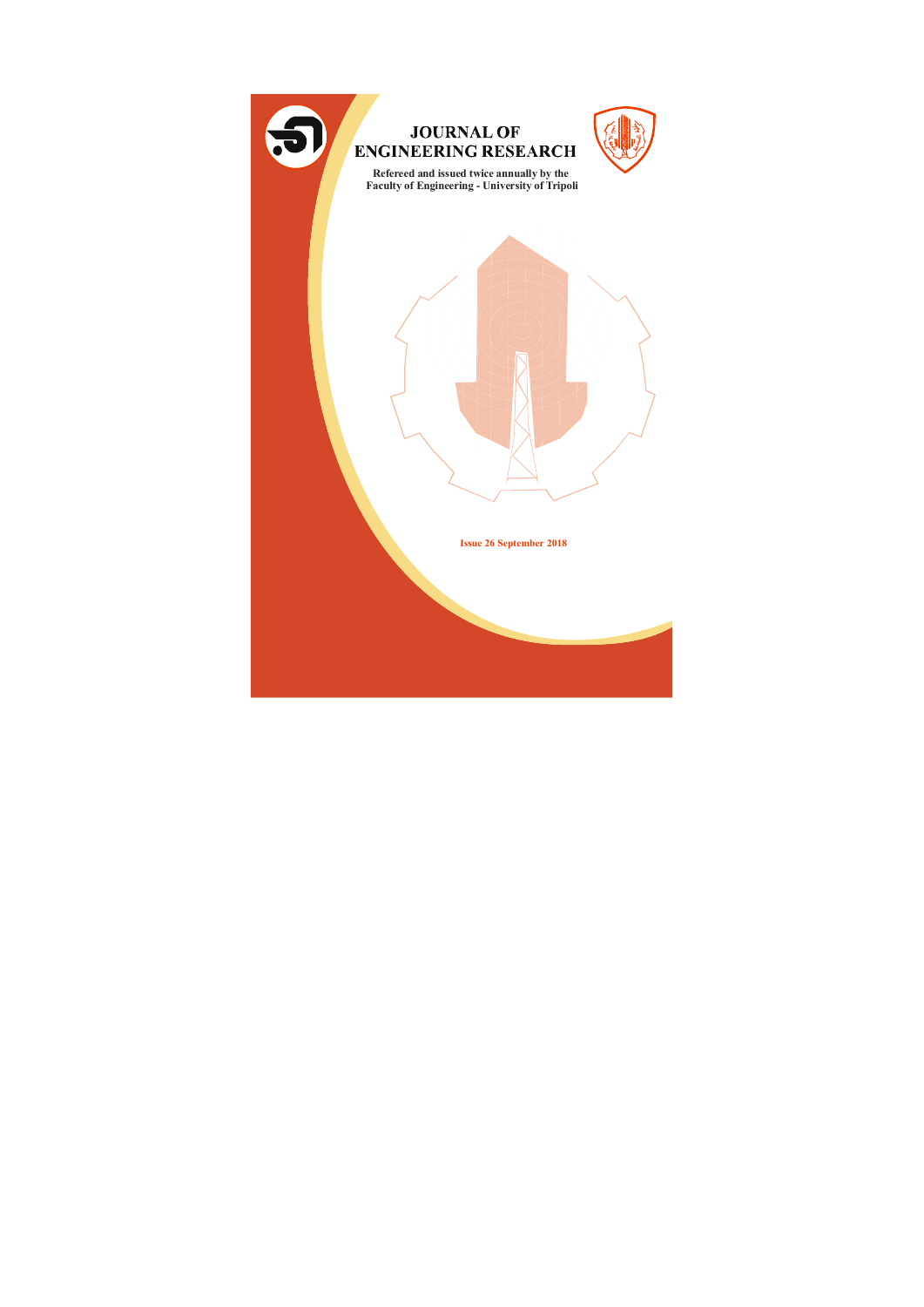

# **المحتویات Contents Research Papers in English**

ا- معوقات تطبیق الإدارة الإلكترونية بالمؤسسات الليبية **علي الصوǻعي محمد البوزȂدȏ وعبیر عبد الغفار مبروك 1**

1- Inegrate Predictive Reference Governor for Constrained 2 DOF's Robot Operates Under Pd-Controllers *Ali Benniran* **1** 2- Modeling and Prediction of CO2 Corrosion Penetration Rate of Pipeline Using Fuzzy Logic Technique *Bushra H. Elmoghrabi, Norhan H. Aref, Abdelrahman S. Sultan and Omar M. Elmabrouk* **15**  3- Ejector Incorporation to Enhance the Thermodynamic Performance of a 285MW Gas Turbine Unit *Giuma Fellah* **25** 4- Multi Objective Optimization of TIG Welding Process Parameters Using Fuzzy Based Taguchi Methodology *Thabet M. Elrabei and Ezzeddin M. Anawa* **37** 

**الأوراق البحثیة باللغة العربیة**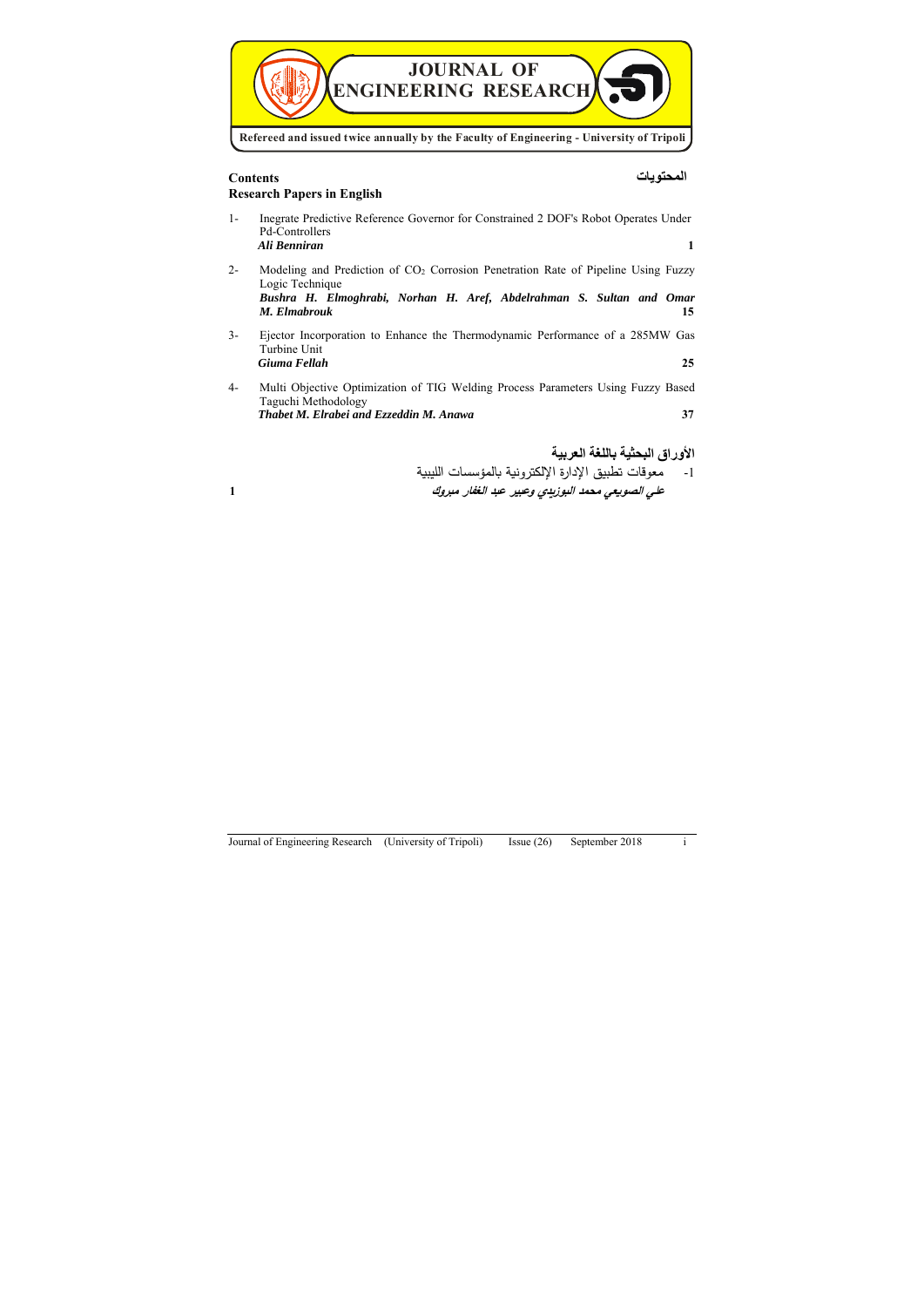

#### **Instructions for the Authors**

The Journal of Engineering Research accepts original papers written in either Arabic or English languages. Papers must be typed using **Microsoft Word** on A4 paper in accordance with the instructions outlined hereunder and submitted to the editorial committee electronically (on CD or USB) in addition to two hard copies**.** 

## **The paper contents should follow the outline below**:

**Paper Title**, **Author(s) name**(s) followed by their **address(s)**, **Abstract** (English), **Abstract** (Arabic), **Introduction, Materials and Methods, Discussion of Results, Conclusions, Acknowledgement, References.**

#### **Typing Instructions:**

Authors are kindly requested to abide by the following instructions:

#### **Page Setup**:

**Size**: Custom 200 mm by 285 mm

**Margins**: 25 mm from all sides **Layout**: header and footer 12.5 mm

Font type: \* Arabic: Simplified Arabic \* **English:** Times New Roman

#### **Font size**: As outlined in the following Table

|                       | Arabic                               | English    | <b>Bold</b>    |
|-----------------------|--------------------------------------|------------|----------------|
| Paper title           | 16                                   | 14 Capital | Yes            |
| <b>Authors names</b>  | 14                                   | 12         | Yes            |
| <b>Addresses</b>      | 13                                   |            | N <sub>0</sub> |
| <b>Main headings</b>  | 14                                   | 12 Capital | Yes            |
| Sub-headings          | 13                                   | 11         | Yes            |
| <b>Text</b>           | 14                                   | 12         | N <sub>0</sub> |
| <b>Figures titles</b> | 13                                   | 11         | Yes            |
| <b>Tables titles</b>  | 13                                   | 11         | Yes            |
| <b>Equations</b>      | Use same font size for all equations |            | N <sub>0</sub> |

#### **Figures and Tables**

All figures and tables should be prepared using Word or any other compatible program, numbered sequentially in the paper and referred to in the text by their numbers. A space should be left above and below all figures and tables to separate them from the text.

## **References**

References should be written according to the standard practices (Author's last name, first initial, title, volume no., year, and pages numbers) and referred to by their numbers in the references list.

## **Refereeing**

All papers received by the editorial committee will be forwarded to scientific referees from related fields; the committee will take the decision for publication based on the recommendation of the referees.

**Important Note:** Papers not written according to instructions stated above will not be considered for refereeing.